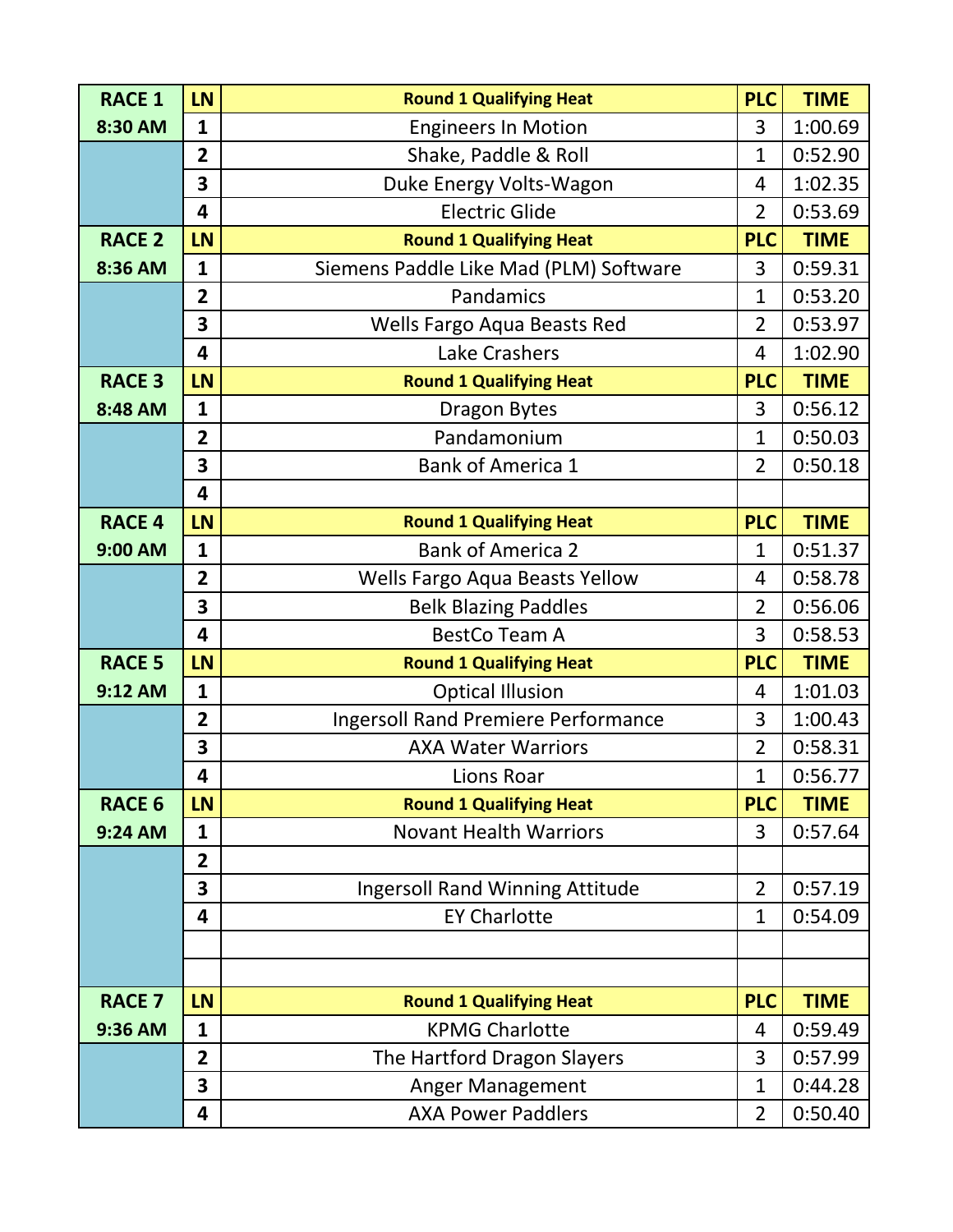| <b>RACE 8</b>  | <b>LN</b>      | <b>Round 1 Qualifying Heat</b>                        | <b>PLC</b>     | <b>TIME</b> |
|----------------|----------------|-------------------------------------------------------|----------------|-------------|
| 9:48 AM        | $\mathbf{1}$   | <b>CAAOC Wild Dragons</b>                             | 4              | 0:56.87     |
|                | $\overline{2}$ | FICC S.W.A.G.                                         | $\overline{2}$ | 0:54.39     |
|                | 3              | The Hartford Stags                                    | 1              | 0:50.33     |
|                | 4              | <b>Healing Dragons of Lake James</b>                  | 3              | 0:54.45     |
| <b>RACE 9</b>  | LN             | <b>Round 1 Qualifying Heat</b>                        | <b>PLC</b>     | <b>TIME</b> |
| 10:00 AM       | $\mathbf{1}$   | Concord High School Student Team                      | 4              | 1:15.34     |
|                | $\overline{2}$ | <b>Inspiration Nation</b>                             | 3              | 1:01.06     |
|                | 3              | <b>Baltimore Dragon Boat Club</b>                     | $\mathbf 1$    | 0:49.15     |
|                | 4              | <b>Healing Dragons of Charlotte</b>                   | $\overline{2}$ | 0:52.92     |
| <b>RACE 10</b> | LN             | <b>Round 1 Qualifying Heat</b>                        | <b>PLC</b>     | <b>TIME</b> |
| 10:12 AM       | $\mathbf{1}$   | <b>OCCAAF Dream Dragon</b>                            | $\overline{2}$ | 0:58.91     |
|                | $\overline{2}$ | <b>Global Warriors</b>                                | 3              | 1:12.61     |
|                | 3              | <b>Raleigh Relentless</b>                             | 1              | 0:51.50     |
|                | 4              |                                                       |                |             |
| <b>RACE 11</b> | LN             | <b>Round 1 Qualifying Heat</b>                        | <b>PLC</b>     | <b>TIME</b> |
| 10:24 AM       | $\mathbf{1}$   | Hot As Pho                                            | 4              | 0:57.32     |
|                | $\overline{2}$ | First Baptist Church of Kings Mountain - Mountaineers | 3              | 0:54.30     |
|                | 3              | <b>Charleston Paddle Club</b>                         | $\mathbf 1$    | 0:47.56     |
|                |                |                                                       |                |             |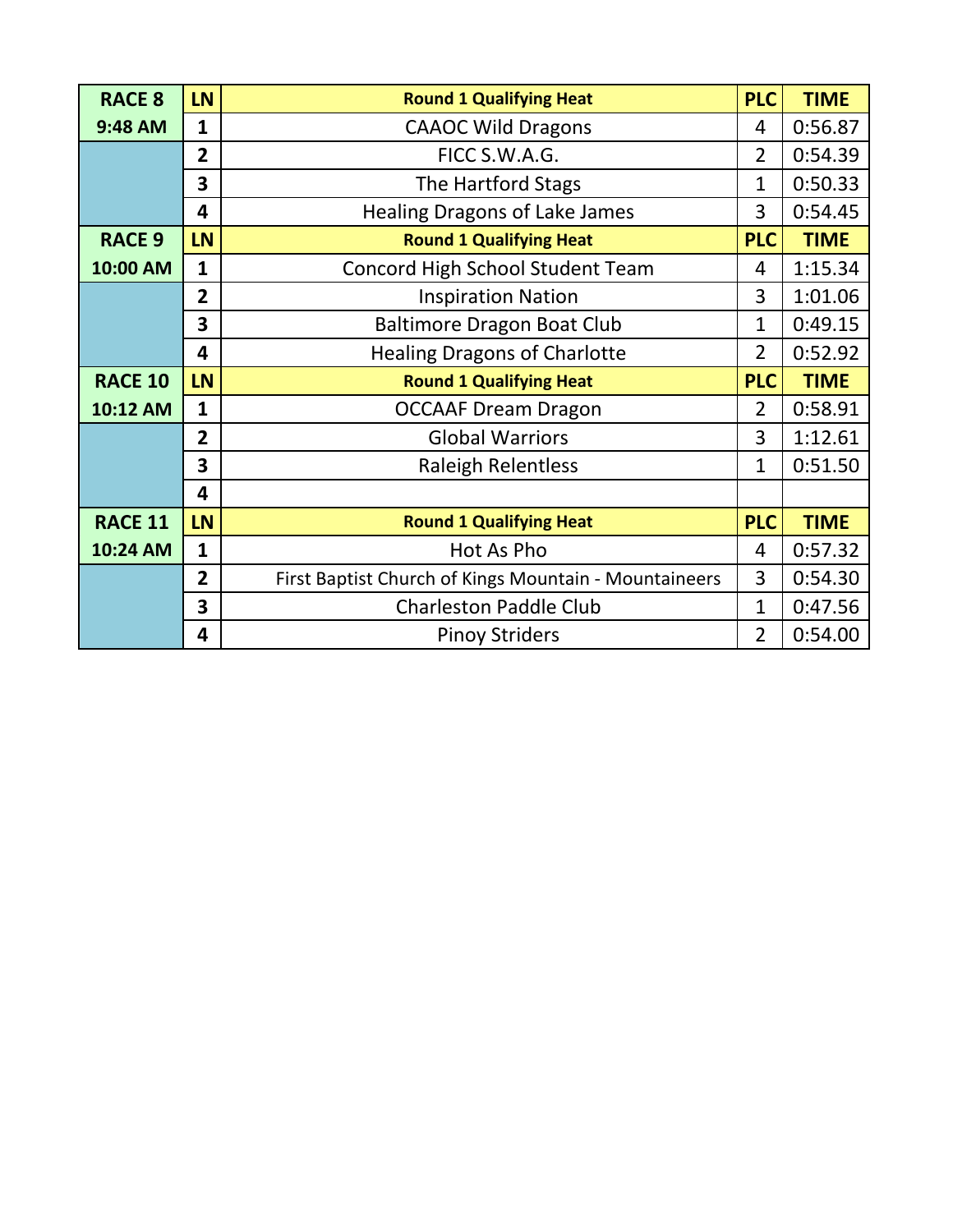| <b>RACE 12</b> | LN                      | <b>Round 2 Qualifying Heat</b>             | <b>PLC</b>     | <b>TIME</b> |
|----------------|-------------------------|--------------------------------------------|----------------|-------------|
| 10:36 AM       | $\mathbf{1}$            | Wells Fargo Aqua Beasts Yellow             | $\overline{2}$ | 0:55.21     |
|                | $\overline{2}$          | Lake Crashers                              | 3              | 1:01.76     |
|                | 3                       | <b>Engineers In Motion</b>                 | $\mathbf{1}$   | 0:53.20     |
|                | $\overline{\mathbf{4}}$ |                                            |                |             |
| <b>RACE 13</b> | LN                      | <b>Round 2 Qualifying Heat</b>             | <b>PLC</b>     | <b>TIME</b> |
| 10:48 AM       | $\mathbf{1}$            | <b>Belk Blazing Paddles</b>                | 4              | 0:58.82     |
|                | $\overline{2}$          | <b>Bank of America 1</b>                   | $\overline{2}$ | 0:52.68     |
|                | 3                       | Siemens Paddle Like Mad (PLM) Software     | 3              | 0:54.85     |
|                | 4                       | Shake, Paddle & Roll                       | $\mathbf{1}$   | 0:49.96     |
| <b>RACE 14</b> | LN                      | <b>Round 2 Qualifying Heat</b>             | <b>PLC</b>     | <b>TIME</b> |
| 11:00 AM       | $\mathbf{1}$            | Duke Energy Volts-Wagon                    | 4              | 1:01.39     |
|                | $\overline{2}$          | <b>BestCo Team A</b>                       | 3              | 0:58.71     |
|                | 3                       | <b>Dragon Bytes</b>                        | $\overline{2}$ | 0:51.85     |
|                | $\overline{\mathbf{4}}$ | Pandamics                                  | $\mathbf{1}$   | 0:51.30     |
| <b>RACE 15</b> | LN                      | <b>Round 2 Qualifying Heat</b>             | <b>PLC</b>     | <b>TIME</b> |
| 11:12 AM       | $\mathbf{1}$            | Wells Fargo Aqua Beasts Red                | 4              | 0:54.29     |
|                | $\overline{2}$          | <b>Electric Glide</b>                      | 3              | 0:53.45     |
|                | 3                       | <b>Bank of America 2</b>                   | $\mathbf{1}$   | 0:48.26     |
|                | 4                       | Pandamonium                                | $\overline{2}$ | 0:49.28     |
| <b>RACE 16</b> | LN                      | <b>Round 2 Qualifying Heat</b>             | <b>PLC</b>     | <b>TIME</b> |
| 11:24 AM       | $\mathbf{1}$            | <b>Anger Management</b>                    | $\mathbf{1}$   | 0:48.01     |
|                | $\overline{2}$          | <b>EY Charlotte</b>                        | 4              | 0:57.62     |
|                | 3                       | <b>Optical Illusion</b>                    | 3              | 0:54.42     |
|                | 4                       | FICC S.W.A.G.                              | $\overline{2}$ | 0:50.17     |
| <b>RACE 17</b> | LN                      | <b>Round 2 Qualifying Heat</b>             | <b>PLC</b>     | <b>TIME</b> |
| 11:36 AM       | $\mathbf{1}$            | <b>Charleston Paddle Club</b>              | $\mathbf{1}$   | 0:49.70     |
|                | $\overline{2}$          | The Hartford Stags (Re-raced in Race #22)  |                |             |
|                | 3                       | <b>Novant Health Warriors</b>              | 3              | 0:55.79     |
|                | 4                       | <b>Ingersoll Rand Premiere Performance</b> | $\overline{2}$ | 0:54.35     |
|                |                         |                                            |                |             |
|                |                         |                                            |                |             |
| <b>RACE 18</b> | LN                      | <b>Round 2 Qualifying Heat</b>             | <b>PLC</b>     | <b>TIME</b> |
| 11:48 AM       | $\mathbf{1}$            | <b>Ingersoll Rand Winning Attitude</b>     | 3              | 0:59.28     |
|                | $\overline{2}$          | <b>Healing Dragons of Lake James</b>       | $\overline{2}$ | 0:57.69     |
|                | 3                       | <b>KPMG Charlotte</b>                      | 1              | 0:57.54     |
|                | 4                       |                                            |                |             |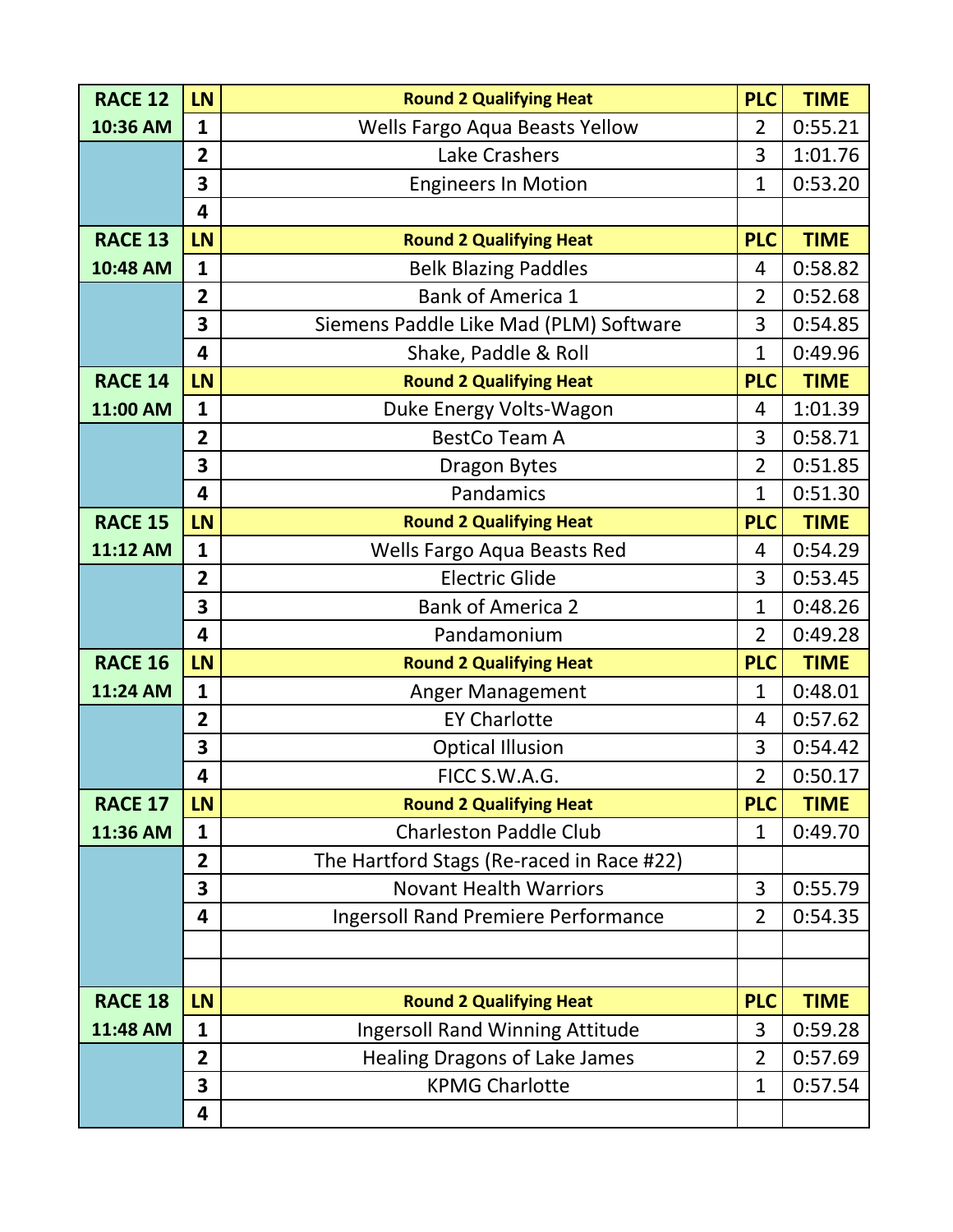| <b>RACE 19</b> | <b>LN</b>      | <b>Round 2 Qualifying Heat</b>                        | <b>PLC</b>     | <b>TIME</b> |
|----------------|----------------|-------------------------------------------------------|----------------|-------------|
| 12:00 PM       | $\mathbf{1}$   | <b>AXA Water Warriors</b>                             | 4              | 0:59.78     |
|                | $\overline{2}$ | Lions Roar                                            | 3              | 0:57.77     |
|                | 3              | <b>CAAOC Wild Dragons</b>                             | 1              | 0:51.80     |
|                | 4              | The Hartford Dragon Slayers                           | $\overline{2}$ | 0:53.89     |
| <b>RACE 20</b> | LN             | <b>Round 2 Qualifying Heat</b>                        | <b>PLC</b>     | <b>TIME</b> |
| 12:12 PM       | $\mathbf{1}$   | <b>Raleigh Relentless</b>                             | $\overline{2}$ | 0:53.39     |
|                | $\overline{2}$ | <b>Inspiration Nation</b>                             | 3              | 1:01.38     |
|                | 3              | <b>Concord High School Student Team</b>               | 4              | 1:06.85     |
|                | 4              | First Baptist Church of Kings Mountain - Mountaineers | $\mathbf 1$    | 0:51.10     |
|                |                |                                                       |                |             |
| <b>RACE 21</b> | LN             | <b>Round 2 Qualifying Heat</b>                        | <b>PLC</b>     | <b>TIME</b> |
| 12:24 PM       | $\mathbf{1}$   | <b>Pinoy Striders</b>                                 | 4              | 0:55.37     |
|                | $\overline{2}$ | <b>OCCAAF Dream Dragon</b>                            | 3              | 0:54.64     |
|                | 3              | <b>Healing Dragons of Charlotte</b>                   | $\overline{2}$ | 0:54.12     |
|                | 4              | <b>AXA Power Paddlers</b>                             | $\mathbf{1}$   | 0:50.50     |
| <b>RACE 22</b> | LN             | <b>Round 2 Qualifying Heat</b>                        | <b>PLC</b>     | <b>TIME</b> |
| 12:36 PM       | $\mathbf{1}$   | <b>Baltimore Dragon Boat Club</b>                     | $\mathbf 1$    | 0:49.97     |
|                | $\overline{2}$ | Hot As Pho                                            | $\overline{2}$ | 0:51.85     |
|                | 3              | <b>Global Warriors</b>                                | 4              | 1:00.36     |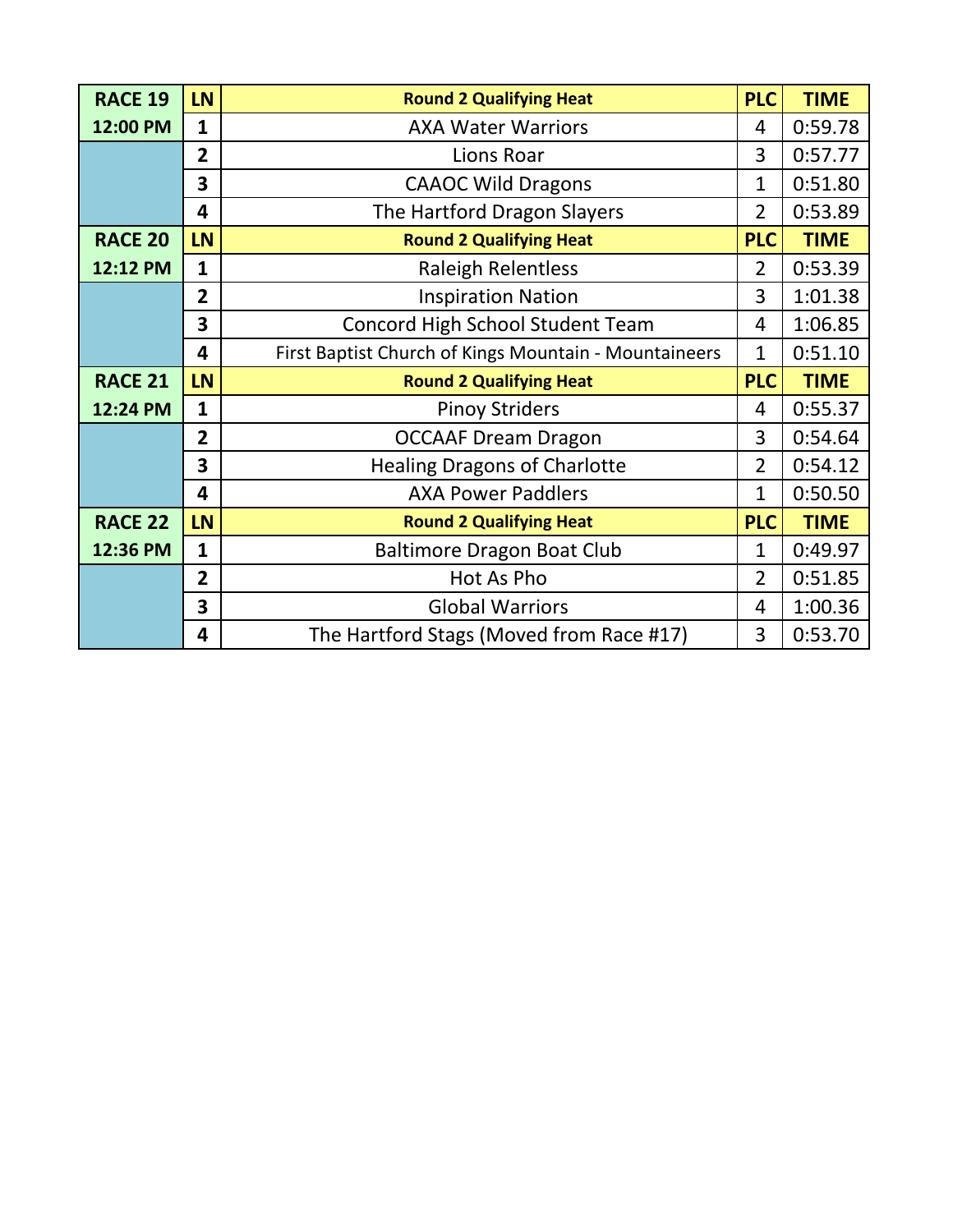| <b>RACE 23</b> | LN                           | <b>SD</b> | <b>D DIVISION CONSOLATION FINAL 1</b>                | <b>PLC</b>                     | <b>TIME</b>        |
|----------------|------------------------------|-----------|------------------------------------------------------|--------------------------------|--------------------|
| 1:24 PM        | $\mathbf{1}$                 | 36        | <b>Global Warriors</b>                               | 3                              | 1:05.83            |
|                | $\overline{2}$               | 34        | Duke Energy Volts-Wagon                              | 4                              | 1:05.87            |
|                | 3                            | 35        | Lake Crashers                                        | $\mathbf{1}$                   | 1:00.74            |
|                | 4                            | 37        | <b>Concord High School Student Team</b>              | $\overline{2}$                 | 1:04.76            |
| <b>RACE 24</b> | LN                           | <b>SD</b> | <b>D DIVISION CONSOLATION FINAL 2</b>                | <b>PLC</b>                     | <b>TIME</b>        |
| 1:36 PM        | $\mathbf{1}$                 | 32        | <b>AXA Water Warriors</b>                            | 4                              | 1:02.28            |
|                | $\overline{2}$               | 30        | <b>KPMG Charlotte</b>                                | $\overline{2}$                 | 0:58.78            |
|                | 3                            | 31        | <b>BestCo Team A</b>                                 | $\mathbf{1}$                   | 0:56.92            |
|                | $\overline{\mathbf{4}}$      | 33        | <b>Inspiration Nation</b>                            | 3                              | 0:59.23            |
| <b>RACE 25</b> | LN                           | <b>SD</b> | <b>D DIVISION CHAMPIONSHIP FINAL</b>                 | <b>PLC</b>                     | <b>TIME</b>        |
| 2:24 PM        | $\mathbf{1}$                 | 28        | <b>Optical Illusion</b>                              | 3                              | 0:57.19            |
|                | $\overline{2}$               | 26        | <b>Ingersoll Rand Premiere Performance</b>           | $\overline{2}$                 | 0:57.16            |
|                | 3                            | 27        | <b>Belk Blazing Paddles</b>                          | $\mathbf{1}$                   | 0:55.51            |
|                | $\overline{\mathbf{4}}$      | 29        | <b>Ingersoll Rand Winning Attitude</b>               | $\overline{4}$                 | 0:59.09            |
| <b>RACE 26</b> | LN                           | <b>SD</b> | <b>C DIVISION CONSOLATION FINAL</b>                  | <b>PLC</b>                     | <b>TIME</b>        |
| 2:36 PM        | $\mathbf{1}$                 | 24        | Siemens Paddle Like Mad (PLM) Software               | 4                              | 0:58.74            |
|                | $\overline{2}$               | 22        | <b>Engineers In Motion</b>                           | $\overline{2}$                 | 0:55.41            |
|                | 3                            | 23        | Wells Fargo Aqua Beasts Yellow                       | $\mathbf{1}$                   | 0:54.40            |
|                | $\overline{\mathbf{4}}$      | 25        | Lions Roar                                           | 3                              | 0:56.49            |
| <b>RACE 27</b> | LN                           | <b>SD</b> | <b>C DIVISION CHAMPIONSHIP FINAL</b>                 | <b>PLC</b>                     | <b>TIME</b>        |
|                |                              |           | <b>Novant Health Warriors</b>                        |                                | 0:57.66            |
| 2:48 PM        | $\mathbf{1}$                 | 20        |                                                      | 3                              |                    |
|                | $\overline{2}$               | 18        | The Hartford Dragon Slayers                          | 4                              | 0:58.96            |
|                | 3                            | 19        | <b>Healing Dragons of Lake James</b>                 | $\overline{2}$                 | 0:57.31            |
|                | 4                            | 21        | <b>OCCAAF Dream Dragon</b>                           | $\mathbf{1}$                   | 0:54.79            |
| <b>RACE 28</b> | <b>LN</b>                    | <b>SD</b> | <b>B DIVISION CONSOLATION FINAL</b>                  | <b>PLC</b>                     | <b>TIME</b>        |
| 3:00 PM        | $\mathbf{1}$                 | 16        | <b>Pinoy Striders</b>                                | 4                              | 0:57.56            |
|                | $\overline{2}$               | 14        | <b>CAAOC Wild Dragons</b>                            | 3                              | 0:55.89            |
|                | 3                            | 15        | Hot As Pho                                           | $\mathbf{1}$                   | 0:52.72            |
|                | 4                            | 17        | <b>EY Charlotte</b>                                  | $\overline{2}$                 | 0:54.20            |
|                |                              |           |                                                      |                                |                    |
|                |                              |           |                                                      |                                |                    |
| <b>RACE 29</b> | <b>LN</b>                    | <b>SD</b> | <b>B DIVISION CHAMPIONSHIP FINAL</b>                 | <b>PLC</b>                     | <b>TIME</b>        |
| 3:36 PM        | 1                            | 12        | Dragon Bytes                                         | 3                              | 0:57.27            |
|                | $\overline{2}$               | 10        | <b>Healing Dragons of Charlotte</b>                  | 4                              | 0:57.36            |
|                | 3<br>$\overline{\mathbf{4}}$ | 11<br>13  | <b>Electric Glide</b><br>Wells Fargo Aqua Beasts Red | $\overline{2}$<br>$\mathbf{1}$ | 0:55.27<br>0:54.22 |